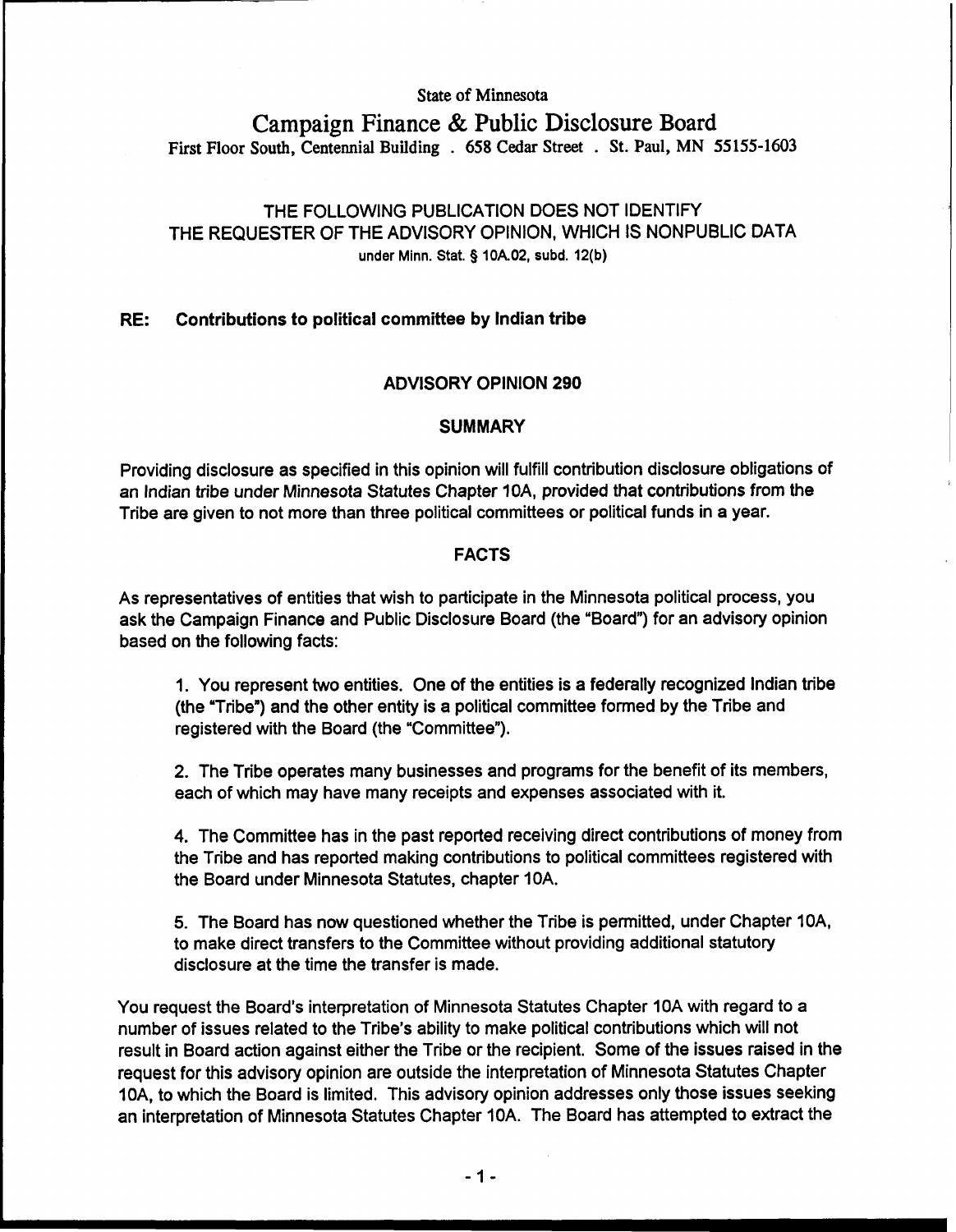relevant issues from the request and your additional statements to the Board and to restate them so as to give the Tribe the guidance it requests.

## ISSUE **ONE**

What disclosure will the Board accept by the Tribe when it makes a contribution to a political committee or political fund

## **OPINION**

This opinion assumes that the Tribe does not accept political contributions, make approved expenditures, or make independent expenditures (all as defined in Minn. Stat. § 10A.01), any of which would require it to register as a political committee or political fund. (See Issue Two below).

With the above proviso, the Tribe may make contributions to political committees or political funds without triggering a Board inquiry related to improper or missing disclosure as long as:

> (1) contributions are not made to more than three separate political committees or political funds in one year, and

(2) each contribution is accompanied by disclosure as more fully described in this opinion.

Minn. Stat. **9** 10A.22, subd. 7, permits contributions from certain associations not registered with the Board as long as financial disclosure is included with each contribution. If the Tribe provides substantially this same information, as further clarified by this opinion, with each of its contributions, no Board action will be undertaken to obtain additional disclosure from the Tribe.

The information to be provided should preserve and promote the valid disclosure purposes of Minnesota Statutes Chapter IOA, while not effectively preventing the Tribe from making contributions. The disclosure which will satisfy these criteria is based on Minnesota Statutes § 10A.20. However, the requirements of Minnesota Statutes **5** 10A.20 may be somewhat abbreviated for the Tribe, which is an entity not primarily involved in political activity.

The Tribe operates many businesses and programs for the benefit of its members. Requiring disclosure of each receipt and expense in excess of \$100 (as would be required by a literal application of Minnesota Statutes § 10A.20) would require the Tribe to open to the public the detailed financial transactions of each of these businesses and programs. This information, which the Tribe categorizes as "private, confidential and governmental information", would include such details as individual receipts from all operations, with names and addresses of sources, and detailed disbursement records with the names and addresses of persons benefiting from the Tribe's programs.

In determining whether a subset of all financial information about the Tribe will meet the disclosure purposes of Minnesota Statutes Chapter 10A, the Board takes into consideration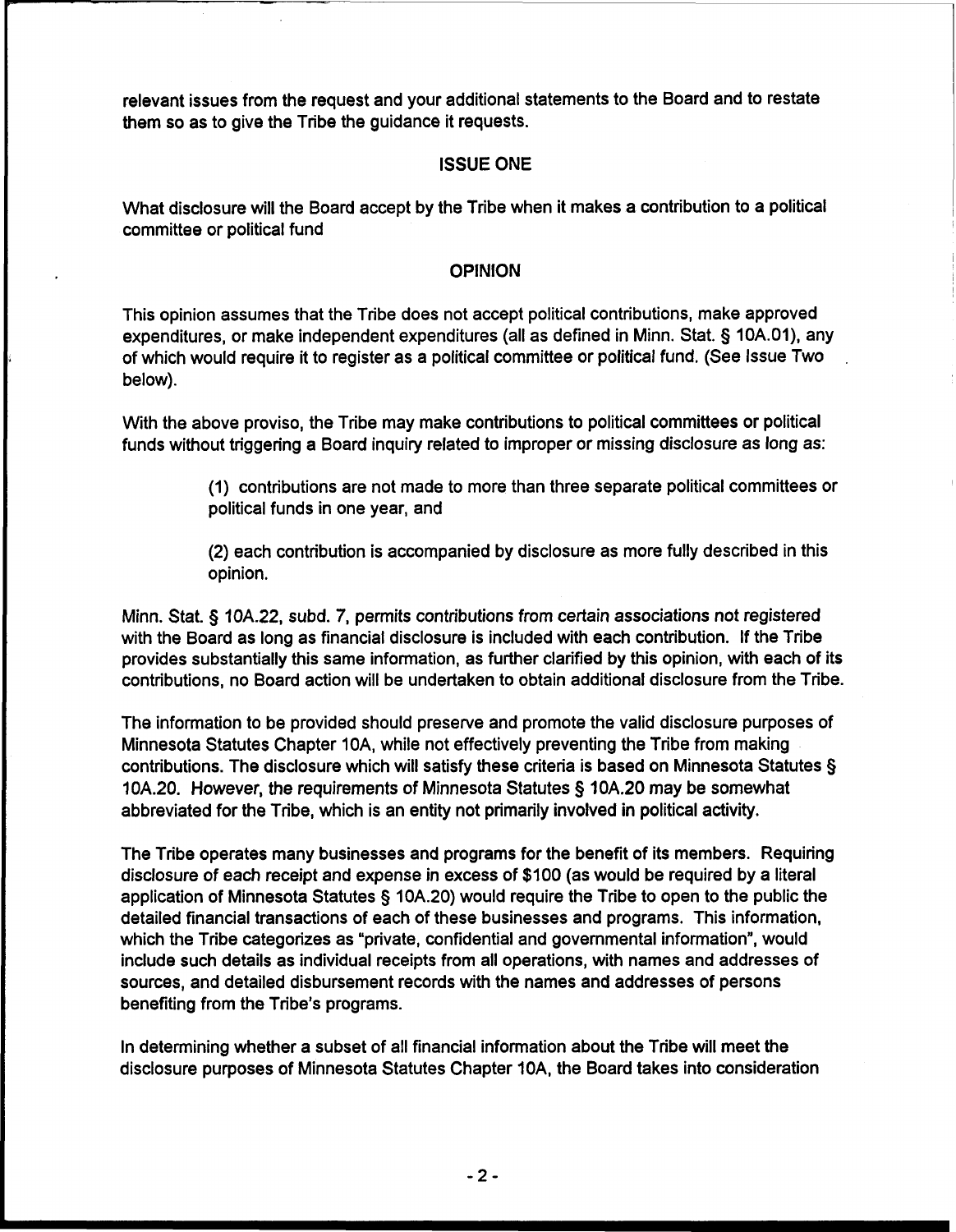the nature of the information which may be disclosed, the likely public benefit of the disclosure, and the likelihood that compelling the disclosure will effectively prevent the Tribe from making contributions.

The Board does not believe that it is the purpose of Minnesota Statutes Chapter **10A** to require the Tribe to disclose detailed financial information unrelated to political activity in order to make a political contribution. Disclosure of such information does not assist the public in making decisions regarding the nomination or election of candidates or votes on ballot questions. Because of the possible sensitive and confidential nature of this Tribal financial information, compelling its disclosure would likely have the effect of preventing the Tribe from making contributions.

In defining this limited disclosure statement which will be accepted from the Tribe, the Board notes that the Tribe is more like an unincorporated business than a political organization and that the reasoning of this opinion cannot be extended to an organization which has political activity as one of its major purposes.

The disclosure statement provided by the Tribe to each political committee or political fund receiving a Tribal contribution should include the information outlined below.

(a) The complete legal name of the Tribe and its full business address.

(b) The name and address of the individual who authorized the contribution. If the contribution was authorized by more than one individual or by a committee, the names and addresses of each individual involved in the authorization process.

(c) The amount and date of the contribution which is the subject of the disclosure statement, together with the name, address and Board registration number of the recipient political committee or political fund.

(d) **A** description of the source of funds which comprise the contribution, including sufficient detail for the public to understand what the actual source of the funds is. The description of a source of funds must include at least the following:

the name, if any, and general description of each operating entity or unit which is a source of the funds;

the nature of the business or activities carried on by each source entity;

if more than one source is involved, the percentage of the contribution attributable to each source.

(The Board recognizes that this source description requirement is somewhat vague. However, in this abstract discussion it is not possible to speculate on all possible sources which might be disclosed and the level of detail which would be sufficient to describe each. The Board directs the Executive Director to review all disclosure statements submitted under Minn. Stat. § **10A.22** and to request additional information from the donor if it appears appropriate to do so. If a description sufficient to meet the purposes of this provision cannot be obtained through voluntary disclosure by the donor, the Executive Director shall bring the matter to the Board for consideration.)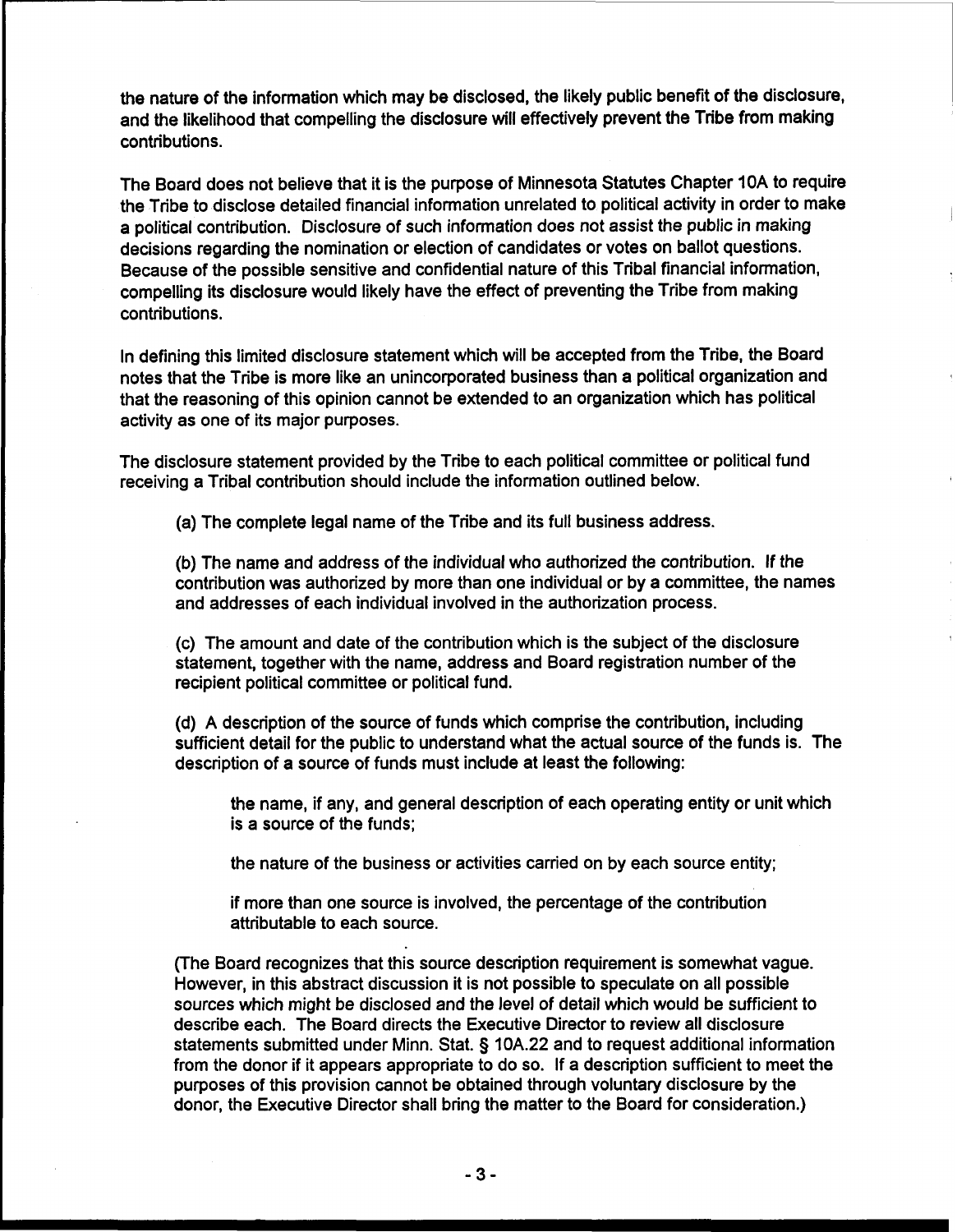(e) The name, address, and employer, or occupation if self-employed, of each individual, political committee, or political fund who within the reporting period has made one or more transfers or donations in kind to the Tribe, together with the amount and date of each transfer or donation in kind, and the aggregate amount of transfers and donations in kind within the year from each source so disclosed. A donation in kind shall be disclosed at its fair market value.

This disclosure statement must include disclosure of corporate contributions. However, the Tribe is advised that such corporate contributions may be prohibited by Minn. Stat. § 211B.15.

(f) The sum of contributions to the Tribe during the reporting period;

If no such contributions have been received, the disclosure statement shall include an affirmative statement to that effect.

(Note that if more than \$100 in such contributions have been received by the Tribe in a calendar year, the Tribe is required to register with the Board as a political committee, or to establish and register a political fund which may accept the transfers.)

(g) The name, address, and employer, or occupation if self-employed, of each individual or association who within the reporting period has made one or more donations of money, goods, or services, to the Tribe, which money, goods, or services, which are not restricted so as to preclude their use to influence the nomination or election of a candidate or to promote or defeat a ballot question. This disclosure is required regardless of whether such donations were ultimately used to influence the nomination or election of a candidate or to promote or defeat a ballot question. The disclosure shall include the amount and date of each such donation and the aggregate amount of all such donations within the year from each source so disclosed. A donation of goods or services shall be disclosed at its fair market value.

If no such donations have been received, the disclosure statement shall include an affirmative statement to that effect.

(h) Each loan made or received by the Tribe within the reporting period in aggregate in excess of \$100, which is made or received for the purpose of influencing the nomination or election of a candidate or for the purpose of promoting or defeating a ballot question, continuously reported until repaid or forgiven, together with the name, address, occupation and the principal place of business, if any, of the lender and any endorser and the date and amount of the loan.

If no such loans have been made or received, the disclosure statement shall include an affirmative statement to that effect.

(i) The name and address of each individual or association to whom aggregate independent expenditures or approved expenditures, have been made by or on behalf of the Tribe within the reporting period in excess of \$100, together with the amount, date and purpose of each such expenditure and the name and address of, and office sought by, each candidate on whose behalf the expenditure was made, identification of the ballot question the expenditure is intended to promote or defeat, and in the case of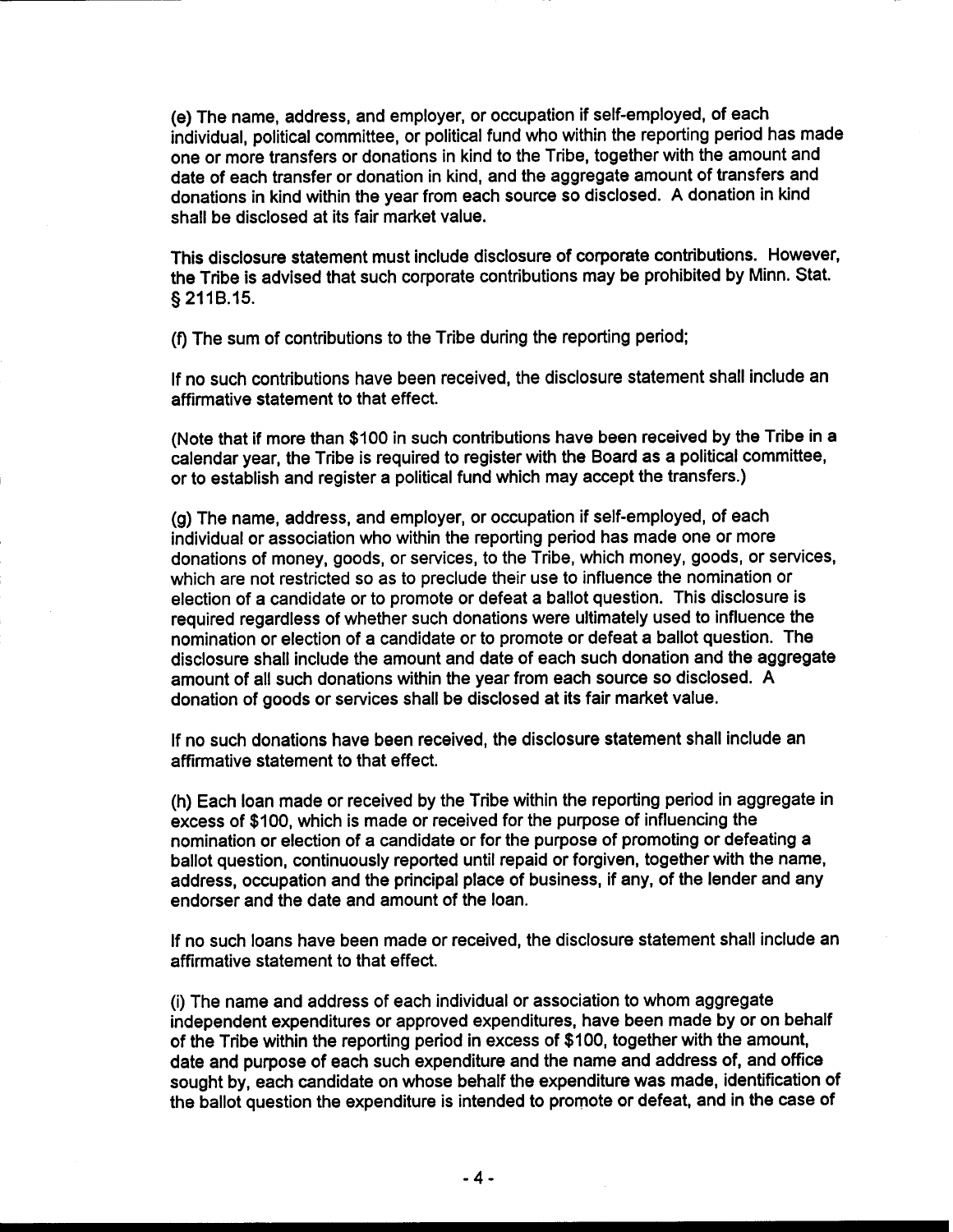independent expenditures made in opposition to a candidate, the name, address and office sought for each such candidate.

**0)** The sum of all independent expenditures and approved expenditures made by or on behalf of the Tribe during the reporting period.

If no such expenditures have been made, the disclosure statement shall include an affirmative statement to that effect.

(Note that if more than \$100 in such expenditures have been made by the Tribe in a calendar year, the Tribe is required to register with the Board as a political committee, or to establish and register a political fund which may accept the transfers.)

(k) The amount and nature of any advance of credit incurred by the association for the purpose of influencing the nomination or election of a candidate or for the purpose of promoting or defeating a ballot question, continuously reported until paid or forgiven.

If no such advances of credit have been obtained, the disclosure statement shall include an affirmative statement to that effect.

(I) The name and address of each political committee, political fund, or principal campaign committee to which aggregate transfers in excess of \$100 have been made within the reporting period, together with the amount and date of each transfer. This statement must include the transfer which is the subject of the disclosure statement being provided.

(m) The sum of all transfers (monetary political contributions) made by the Tribe during the reporting period.

(n) Except for contributions to a candidate or committee for a candidate for office in a municipality as defined in section 471.345, subdivision I, the name and address of each individual or association to whom aggregate disbursements in categories defined in Minn. Stat. § 10A.01, subd. IOc, in excess of \$100 have been made within the reporting period by or on behalf of the Tribe, together with the amount, date, and purpose of each such disbursement.

If no such disbursements been made, the disclosure statement shall include an affirmative statement to that effect.

For the purposes of the disclosure described above, those words or phrases defined in Minn. Stat. § 10A.O1 have the meanings given to them in that section.

The statement must include the greater of (a) 30 days prior to the date the contribution was made or (b) the period since the last day included on the previous Reports of Receipts and Expenditures filed by political committees or political funds registered with the Board.

The statement must be signed and certified as true by the treasurer or chief executive officer of the Tribe. If neither position exists, the statement must be signed and certified as true by a person duly authorized by the Tribe to issue the statement. The provisions of Minn. Stat. § 10A.22, subd. 1, relating to the signing of false or incomplete statements apply to a statement filed under Minn. Stat. § 10A.22, subd. 7.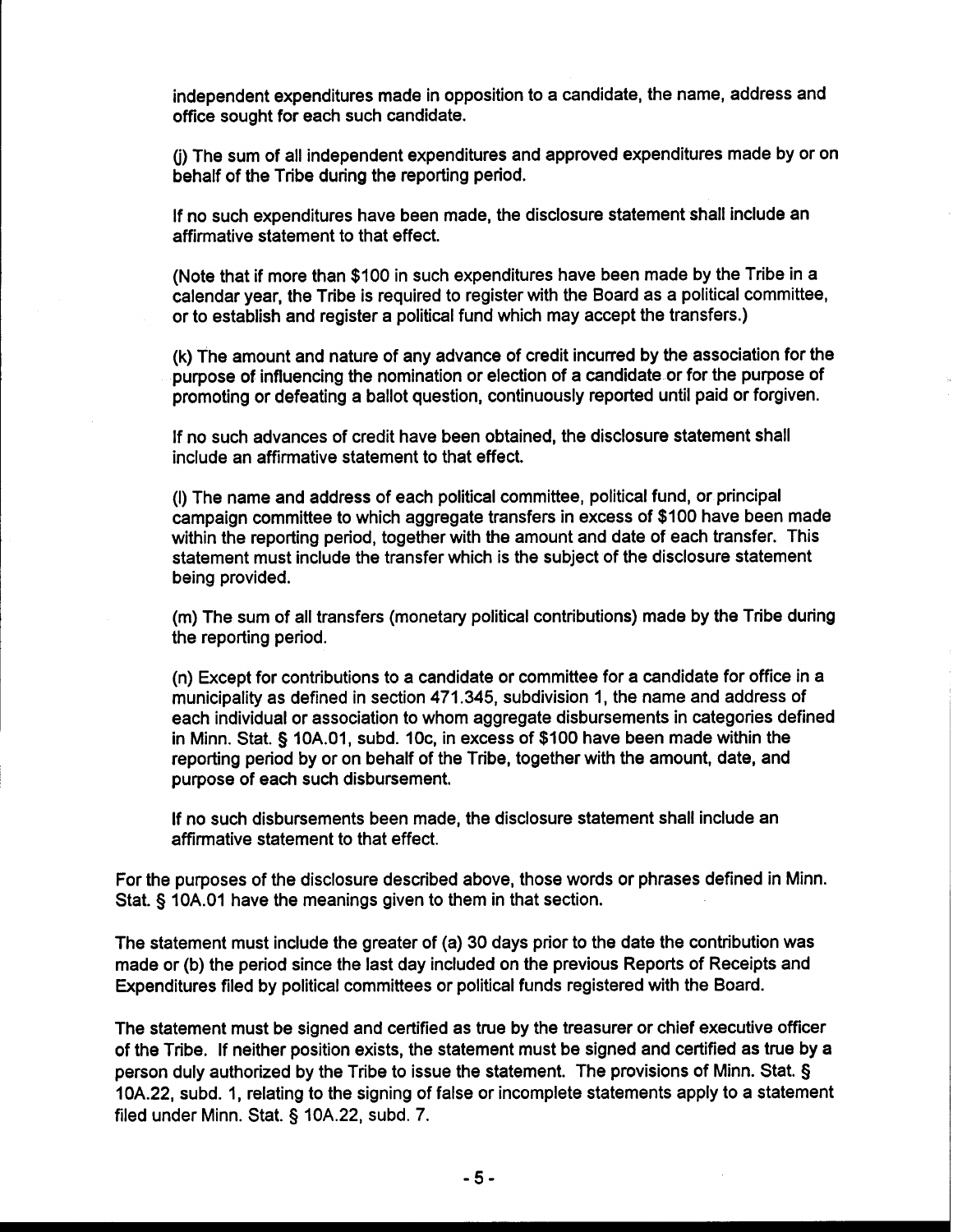#### ISSUE **TWO**

Under what circumstances must the Tribe register with the Board as a political committee or political fund?

#### OPINION

In Issue One, it was assumed that the Tribes limited its financial political activities to making contributions to not more than three political committees or political funds in a year. However, certain conduct of the Tribe could compel it to register as a political committee, in which case, it would be subject to the full reporting requirements applicable to political committees.

The general rule is that an organization that accepts contributions, makes contributions, or makes approved or independent expenditures of more than \$100 to influence the nomination or election of a candidate or to promote or defeat a ballot question must register with the Board. Minn. Stat. § 10A.14, subd. 1. This rule applies to organizations that accept donations for general political purposes if those donations are ultimately used for activities that influence the nomination or election of a candidate or that promote or defeat a ballot question in Minnesota.

The procedure described in this Opinion, wherein the Tribe may make contributions to up to three political committees or political funds in a year with disclosure is based on a statutory exception to the usual requirement that making contributions of more than \$100 triggers the registration requirement.

However, if the Tribe, acting outside of its Committee, accepts contributions or makes approved expenditures or independent expenditures, or makes contributions to more than three political committees or political funds in a year, the Tribe, itself, would be subject to the same registration and reporting requirements as any political committee or political fund.

**Effect of this Opinion** 

Board staff is directed to take no further action to to bay disclosure from any Indian tribe that provides financial information with its contributions in accordance with this opinion.

Issued:

G. Barry Anderson, Chair Campaign Finance and Public Disclosure Board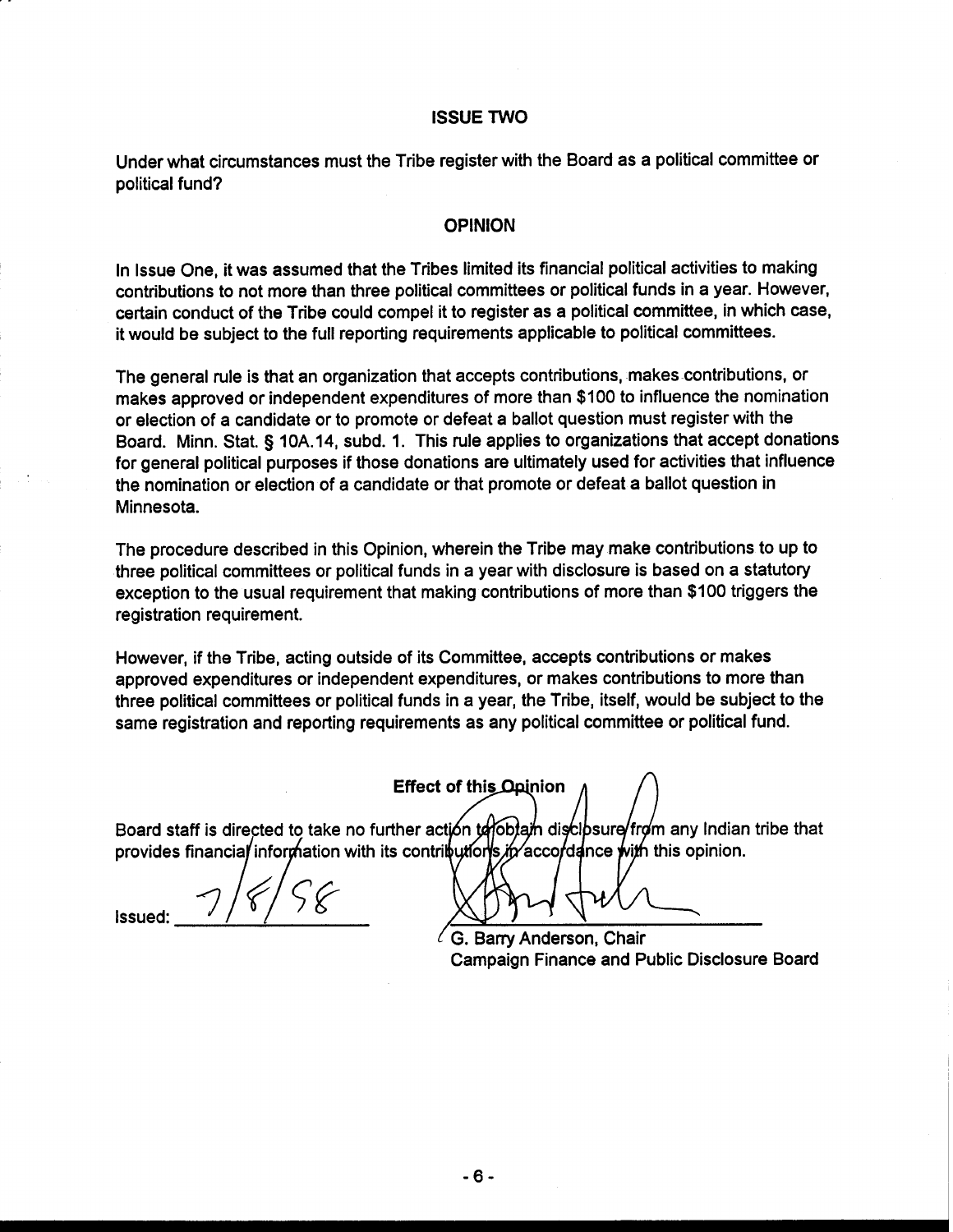## CITED STATUTES

#### **1 OA.01** DEFINITIONS.

Subdivision 1. Scope. For the purposes of sections 10A.O1 to 10A.34, the terms defined in this section have the meanings given them unless the context clearly indicates othewise.  $\mathbb{R}^n$  . The set of  $\mathbb{R}^n$ 

Subd. 7. Contribution. "Contribution" means a transfer of funds or a donation in kind. Contribution includes any loan or advance of credit to a political committee, political fund, or principal campaign committee, which loan or advance of credit is (a) forgiven, or (b) paid by an individual or an association other than the political committee, political fund, or principal campaign committee to which the loan or advance of credit is made. If an advance of credit or a loan is forgiven or paid as provided in this subdivision, it is a contribution in the year in which the loan or advance of credit is made.

A contribution made for the purpose of defeating a candidate is considered made for the purpose of influencing the nomination or election of that candidate or any opponent of that candidate.

Contribution does not include services provided without compensation by an individual volunteering personal time on behalf of a candidate, ballot question, political committee or political fund, or the publishing or broadcasting of news items or editorial comments by the news media.

Subd. 7a. Transfer of funds. "Transfer of funds" or "transfer" means money or negotiable instruments given by an individual or association to a political committee, political fund, or principal campaign committee for the purpose of influencing the nomination or election of a candidate or for the purpose of promoting or defeating a ballot question.

Subd. 7b. Donation in kind. "Donation in kind" means anything of value other than money or negotiable instruments given by an individual or association to a political committee, political fund, or principal campaign committee for the purpose of influencing the nomination or election of a candidate or for the purpose of promoting or defeating a ballot question. Donation in kind includes an approved expenditure.

 $\sim$   $\sim$   $\sim$ 

Subd. 10. Campaign expenditure. "Campaign expenditure" or "expenditure" means a purchase or payment of money or anything of value, or an advance of credit, made or incurred for the purpose of influencing the nomination or election of a candidate or for the purpose of promoting or defeating a ballot question.

An expenditure is considered to be made in the year in which the candidate made the purchase of goods or services or incurred an obligation to pay for goods or services.

An expenditure made for the purpose of defeating a candidate is considered made for the purpose of influencing the nomination or election of that candidate or any opponent of that candidate.

Except as provided in clause (a), expenditure includes the dollar value of a donation in kind.

Expenditure does not include:

(a) Noncampaign disbursements as defined in subdivision 10c;

(b) Transfers as defined in subdivision 7a;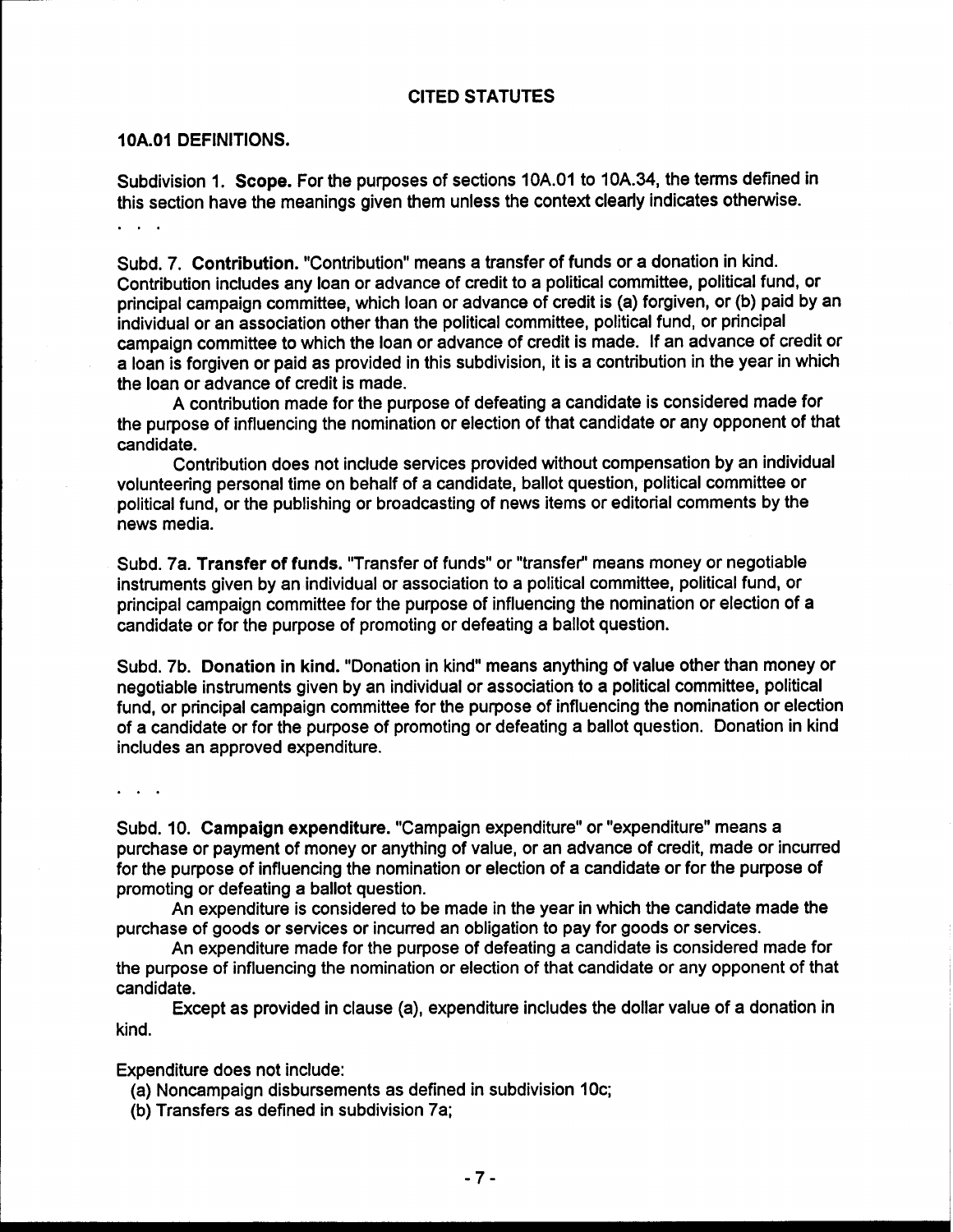(c) Services provided without compensation by an individual volunteering personal time on behalf of **a** candidate, ballot question, political committee, or political fund; or

(d) The publishing or broadcasting of news items or editorial comments by the news media.

Subd. **10a.** Approved expenditure. "Approved expenditure" means an expenditure made on behalf of a candidate by an entity other than the principal campaign committee of that candidate, which expenditure is made with the authorization or expressed or implied consent of, or in cooperation or in concert with, or at the request or suggestion of that candidate, the candidate's principal campaign committee or the candidate's agent. An approved expenditure is a contribution to that candidate.

Subd. 10b. Independent expenditure. "Independent expenditure" means an expenditure expressly advocating the election or defeat of a clearly identified candidate, which expenditure is made without the express or implied consent, authorization, or cooperation of, and not in concert with or at the request or suggestion of, any candidate or any candidate's principal campaign committee or agent.

An independent expenditure is not a contribution to that candidate.

An expenditure by a political party or political party unit, as defined in section 10A.275, subdivision 3, in a race where the political party has a candidate on the ballot is not an independent expenditure.

10A.14 REGISTRATION OF POLITICAL COMMITTEES AND POLITICAL FUNDS.

Subdivision **1.** The treasurer of a political committee or political fund shall register with the board by filing a statement of organization no later than **14** days after the date upon which the committee or fund has made a contribution, received contributions or made expenditures in excess of \$100.

 $\cdots$ 

 $\mathbf{1}$ 

## 10A.20 CAMPAIGN REPORTS.

...

Subd. 3. Contents of report. Each report under this section shall disclose:

(a) The amount of liquid assets on hand at the beginning of the reporting period;

(b) The name, address and employer, or occupation if self-employed, of each individual, political committee or political fund who within the year has made one or more transfers or donations in kind to the political committee or political fund, including the purchase of tickets for all fund raising efforts, which in aggregate exceed \$100 for legislative or statewide candidates or ballot questions, together with the amount and date of each transfer or donation in kind, and the aggregate amount of transfers and donations in kind within the year from each source so disclosed. A donation in kind shall be disclosed at its fair market value. An approved expenditure is listed as a donation in kind. A donation in kind is considered consumed in the reporting period in which it is received. The names of contributors shall be listed in alphabetical order;

(c) The sum of contributions to the political committee or political fund during the reporting period;

(d) Each loan made or received by the political committee or political fund within the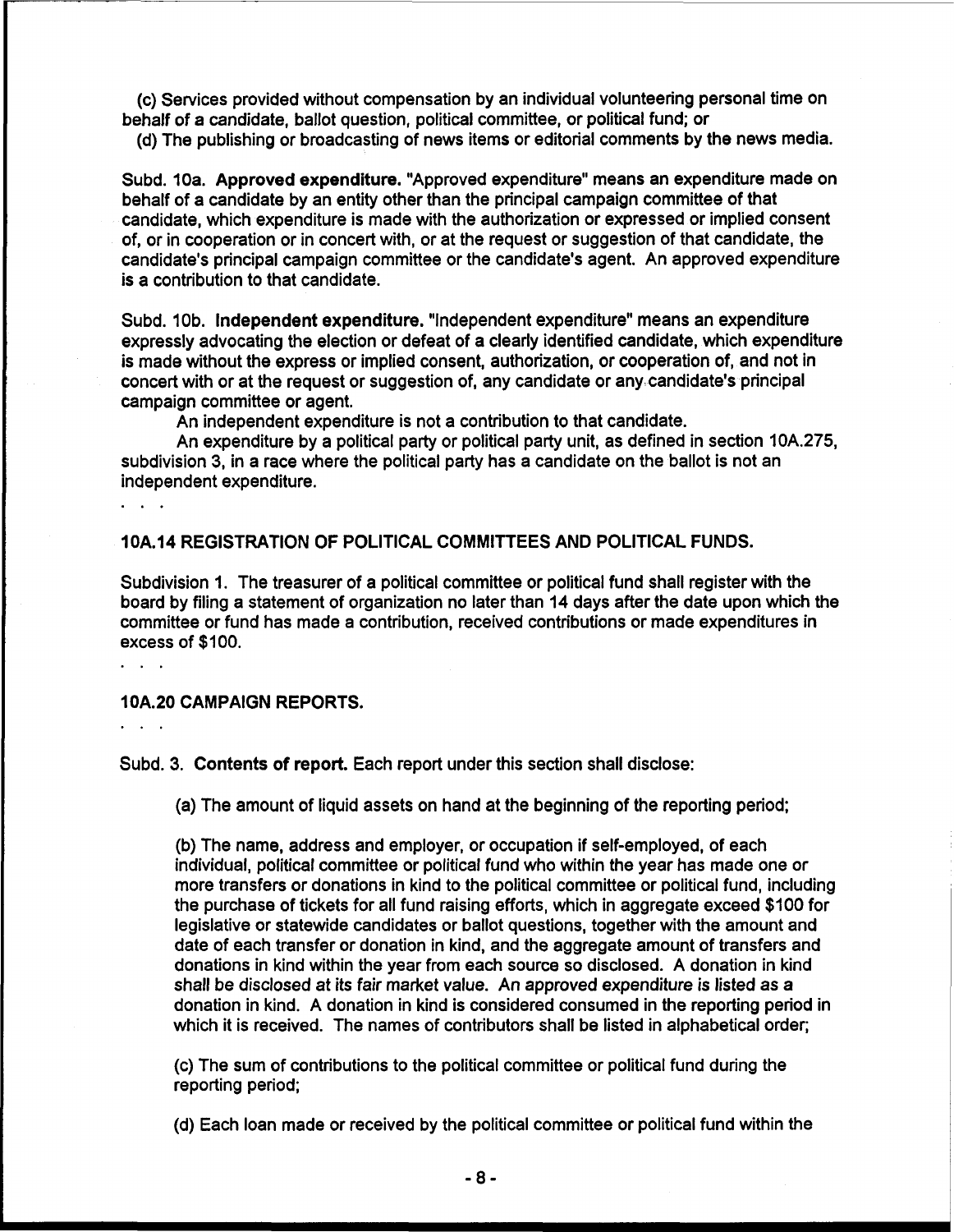year in aggregate in excess of \$100, continuously reported until repaid or forgiven, together with the name, address, occupation and the principal place of business, if any, of the lender and any endorser and the date and amount of the loan. If any loan made to the principal campaign committee of a candidate is forgiven at any time or repaid by any entity other than that principal campaign committee, it shall be reported as a contribution for the year in which the loan was made;

 $\epsilon$ ) Each receipt in excess of \$100 not otherwise listed under clauses (b) to (d);

(f) The sum of all receipts of the political committee or political fund during the reporting period;

(g) The name and address of each individual or association to whom aggregate expenditures, including approved expenditures, have been made by or on behalf of the political committee or political fund within the year in excess of \$100, together with the amount, date and purpose of each expenditure and the name and address of, and office sought by, each candidate on whose behalf the expenditure was made, identification of the ballot question which the expenditure is intended to promote or defeat, and in the case of independent expenditures made in opposition to a candidate, the name, address and office sought for each such candidate;

(h) The sum of all expenditures made by or on behalf of the political committee or political fund during the reporting period;

(i) The amount and nature of any advance of credit incurred by the political committee or political fund, continuously reported until paid or forgiven. If any advance of credit incurred by the principal campaign committee of a candidate is forgiven at any time by the creditor or paid by any entity other than that principal campaign committee, it shall be reported as a donation in kind for the year in which the advance of credit was incurred;

(j) The name and address of each political committee, political fund, or principal campaign committee to which aggregate transfers in excess of \$100 have been made within the year, together with the amount and date of each transfer;

(k) The sum of all transfers made by the political committee, political fund, or principal campaign committee during the reporting period;

(I) Except for contributions to a candidate or committee for a candidate for office in a municipality as defined in section 471.345, subdivision 1, the name and address of each individual or association to whom aggregate noncampaign disbursements in excess of \$100 have been made within the year by or on behalf of a principal campaign committee, political committee, or political fund, together with the amount, date, and purpose of each noncampaign disbursement;

(m) The sum of all noncampaign disbursements made within the year by or on behalf of a principal campaign committee, political committee, or political fund;

#### **10A.22 REPORTS AND STATEMENTS.**